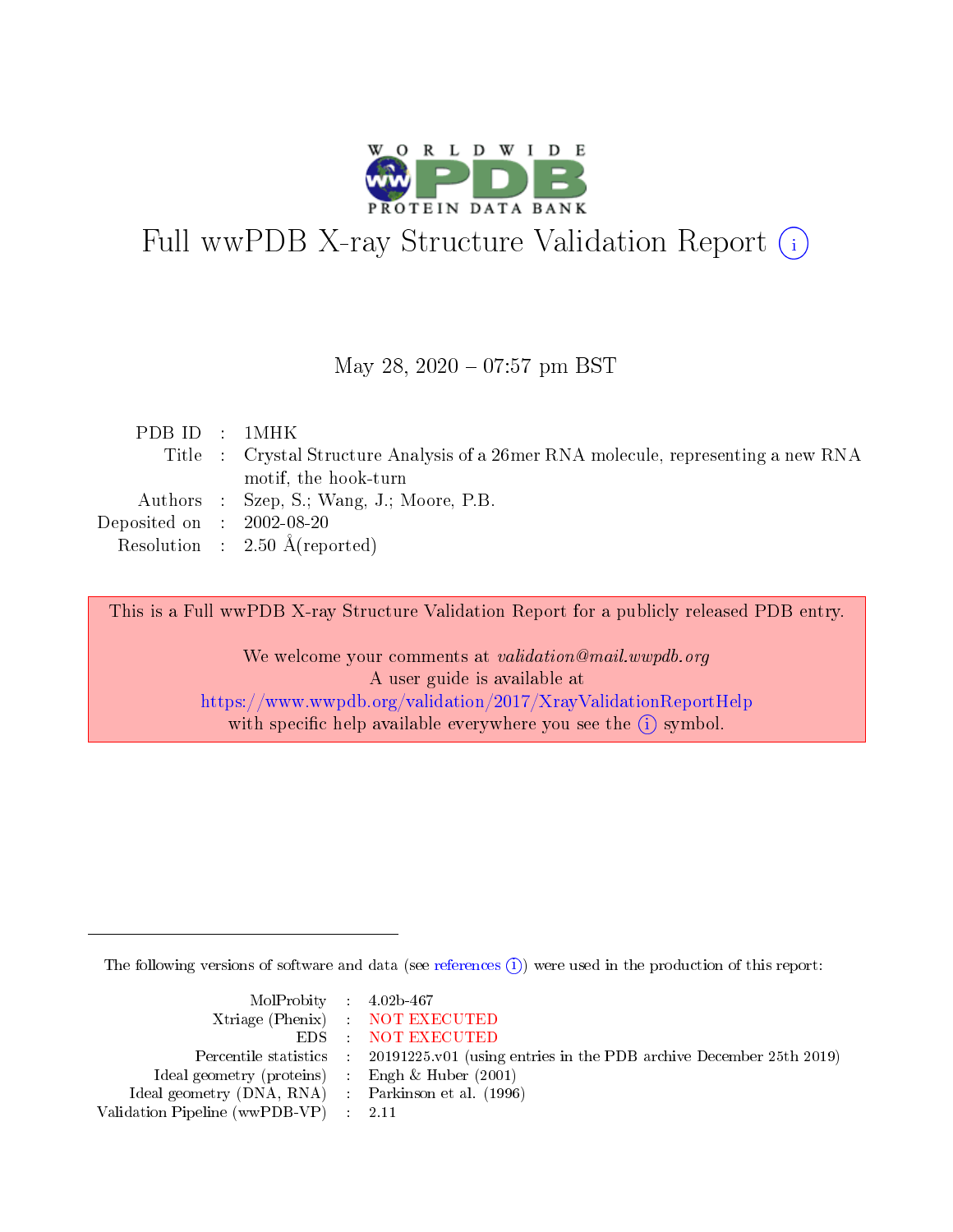# 1 [O](https://www.wwpdb.org/validation/2017/XrayValidationReportHelp#overall_quality)verall quality at a glance  $(i)$

The following experimental techniques were used to determine the structure: X-RAY DIFFRACTION

The reported resolution of this entry is 2.50 Å.

Percentile scores (ranging between 0-100) for global validation metrics of the entry are shown in the following graphic. The table shows the number of entries on which the scores are based.



| Metric.      | Whole archive | Similar resolution                                                |  |  |  |  |
|--------------|---------------|-------------------------------------------------------------------|--|--|--|--|
|              | $(\#Entries)$ | $(\# \text{Entries}, \text{ resolution } \text{range}(\text{A}))$ |  |  |  |  |
| Clashscore   | 141614        | $5346(2.50-2.50)$                                                 |  |  |  |  |
| RNA backbone | 3102          | $1008(2.84-2.16)$                                                 |  |  |  |  |

The table below summarises the geometric issues observed across the polymeric chains and their fit to the electron density. The red, orange, yellow and green segments on the lower bar indicate the fraction of residues that contain outliers for  $\geq=3$ , 2, 1 and 0 types of geometric quality criteria respectively. A grey segment represents the fraction of residues that are not modelled. The numeric value for each fraction is indicated below the corresponding segment, with a dot representing fractions  $\epsilon = 5\%$ 

Note EDS was not executed.

| Mol | $\blacksquare$ Chain $\parallel$ Length $\parallel$ |     | Quality of chain |     |
|-----|-----------------------------------------------------|-----|------------------|-----|
|     | - 67                                                | 42% | 42%              | 17% |
|     |                                                     | 64% |                  | 36% |

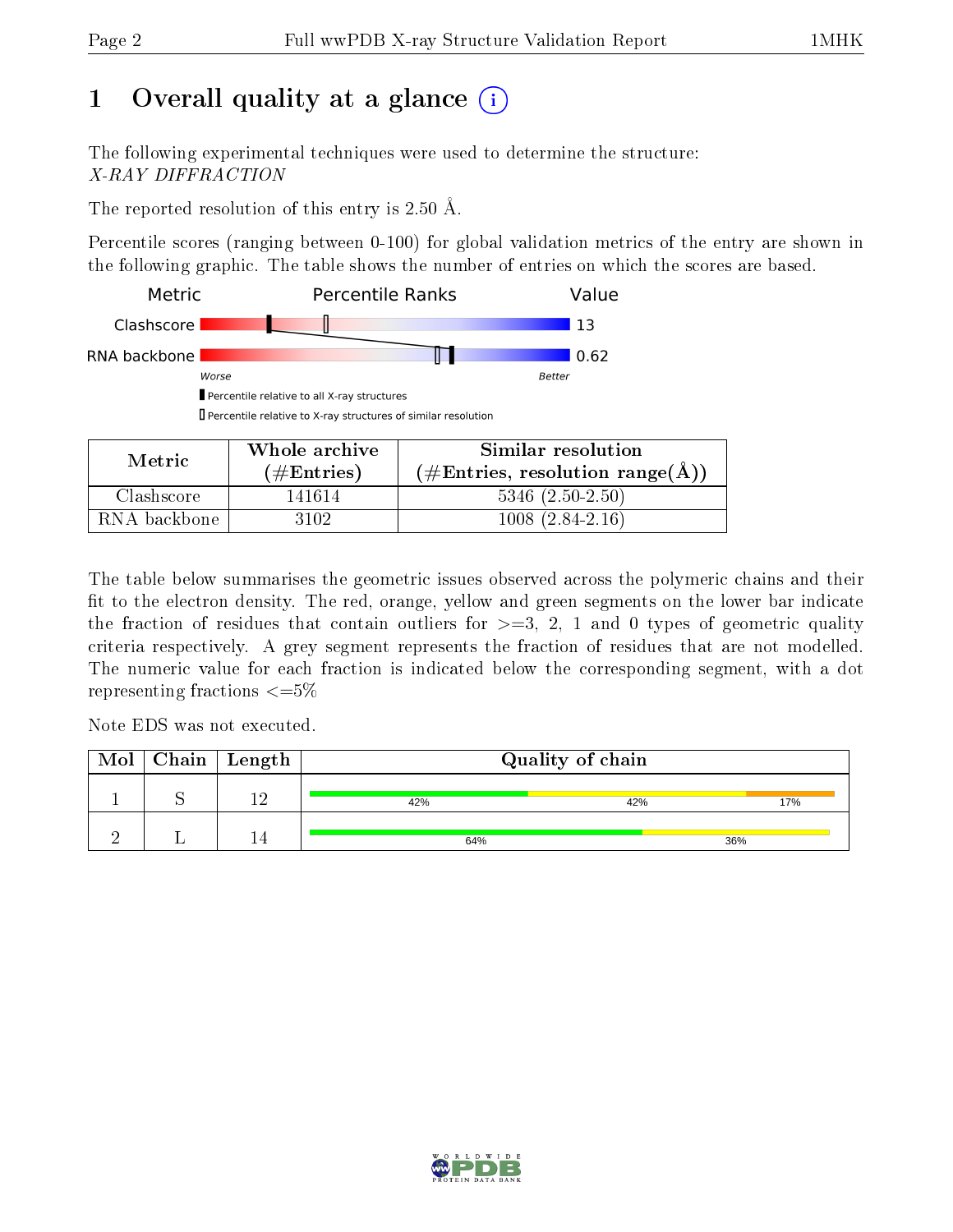# 2 Entry composition (i)

There are 4 unique types of molecules in this entry. The entry contains 570 atoms, of which 0 are hydrogens and 0 are deuteriums.

In the tables below, the ZeroOcc column contains the number of atoms modelled with zero occupancy, the AltConf column contains the number of residues with at least one atom in alternate conformation and the Trace column contains the number of residues modelled with at most 2 atoms.

Molecule 1 is a RNA chain called RNA 12-mer BCh12.

| Mol | Chain | Residues  | Atoms       |              |     | $\text{ZeroOcc}$   AltConf   Trace |  |  |
|-----|-------|-----------|-------------|--------------|-----|------------------------------------|--|--|
|     |       | 1 ຕ<br>⊥∠ | $\rm Total$ | $\mathbf{C}$ | - N |                                    |  |  |
|     |       |           |             | 14           | -47 |                                    |  |  |

Molecule 2 is a RNA chain called RNA 14-mer BCh12.

| Mol | $\pm$ Chain $^+$ | $\perp$ Residues | $\rm{Atoms}$ |     |    | ZeroOcc∣ | $\mid$ AltConf $\mid$ Trace |  |  |  |
|-----|------------------|------------------|--------------|-----|----|----------|-----------------------------|--|--|--|
|     |                  | 14               | Fotal<br>296 | 133 | 52 | 98       |                             |  |  |  |

• Molecule 3 is BROMIDE ION (three-letter code: BR) (formula: Br).

|  | $\text{Mol}$   Chain   Residues | <b>Atoms</b> | $ZeroOcc \   \ AltConf$ |
|--|---------------------------------|--------------|-------------------------|
|  |                                 | Total        |                         |

• Molecule 4 is water.

|  | $Mol$   Chain   Residues | Atoms   | $ZeroOcc$   AltConf |
|--|--------------------------|---------|---------------------|
|  |                          | Total O |                     |
|  |                          | Total   |                     |

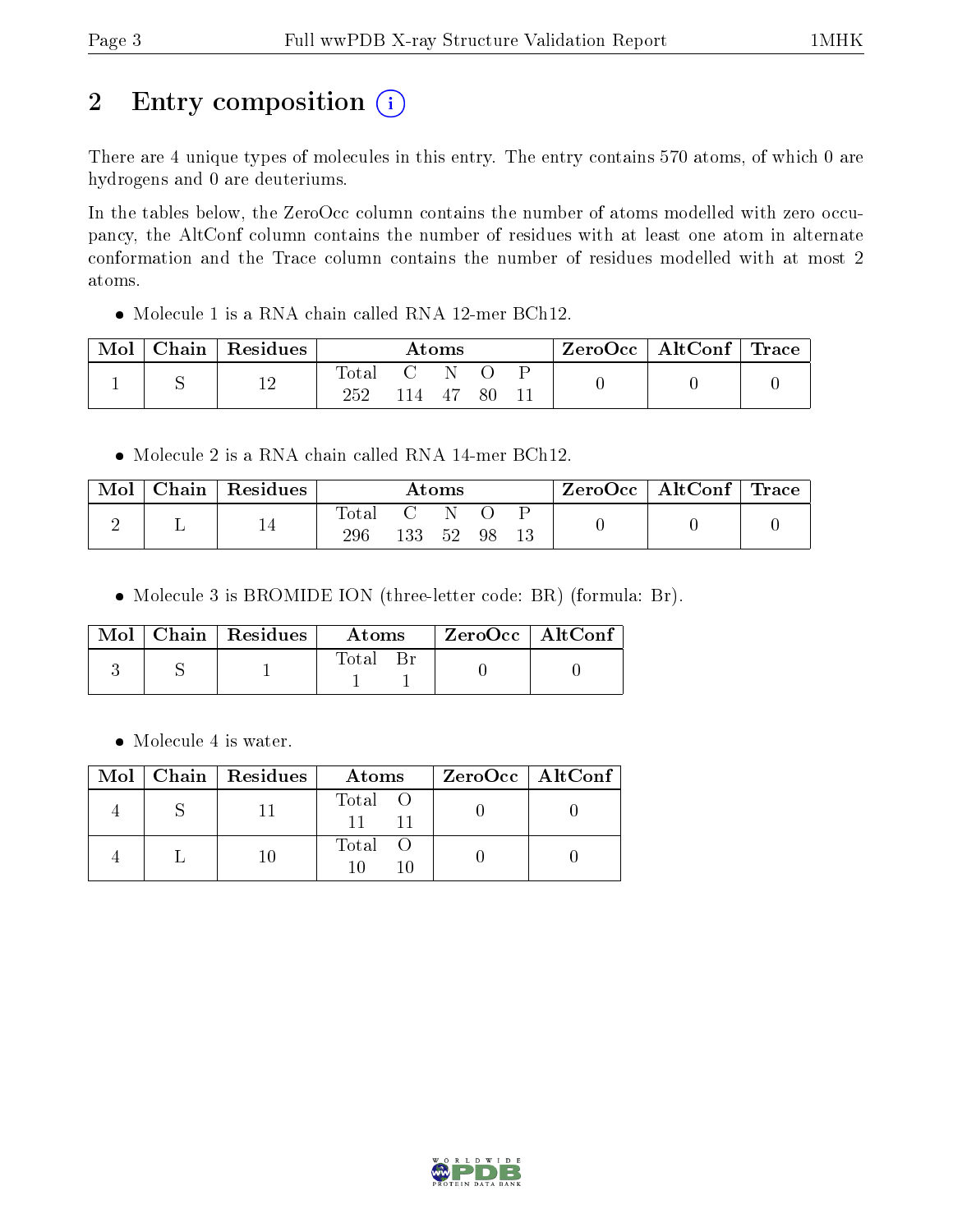## 3 Residue-property plots (i)

These plots are drawn for all protein, RNA and DNA chains in the entry. The first graphic for a chain summarises the proportions of the various outlier classes displayed in the second graphic. The second graphic shows the sequence view annotated by issues in geometry. Residues are colorcoded according to the number of geometric quality criteria for which they contain at least one outlier: green  $= 0$ , yellow  $= 1$ , orange  $= 2$  and red  $= 3$  or more. Stretches of 2 or more consecutive residues without any outlier are shown as a green connector. Residues present in the sample, but not in the model, are shown in grey.

Note EDS was not executed.

• Molecule 1: RNA 12-mer BCh12

| Chain S:                                         | 42%                            | 42% | 17% |
|--------------------------------------------------|--------------------------------|-----|-----|
| $\frac{11}{9}$<br>ដូននូ <mark>នទី ខេ</mark><br>퓽 |                                |     |     |
|                                                  | • Molecule 2: RNA 14-mer BCh12 |     |     |
| Chain L:                                         | 64%                            | 36% |     |
| <mark>នន ។ ខ ន ន </mark><br>퓽<br>Ξ               |                                |     |     |

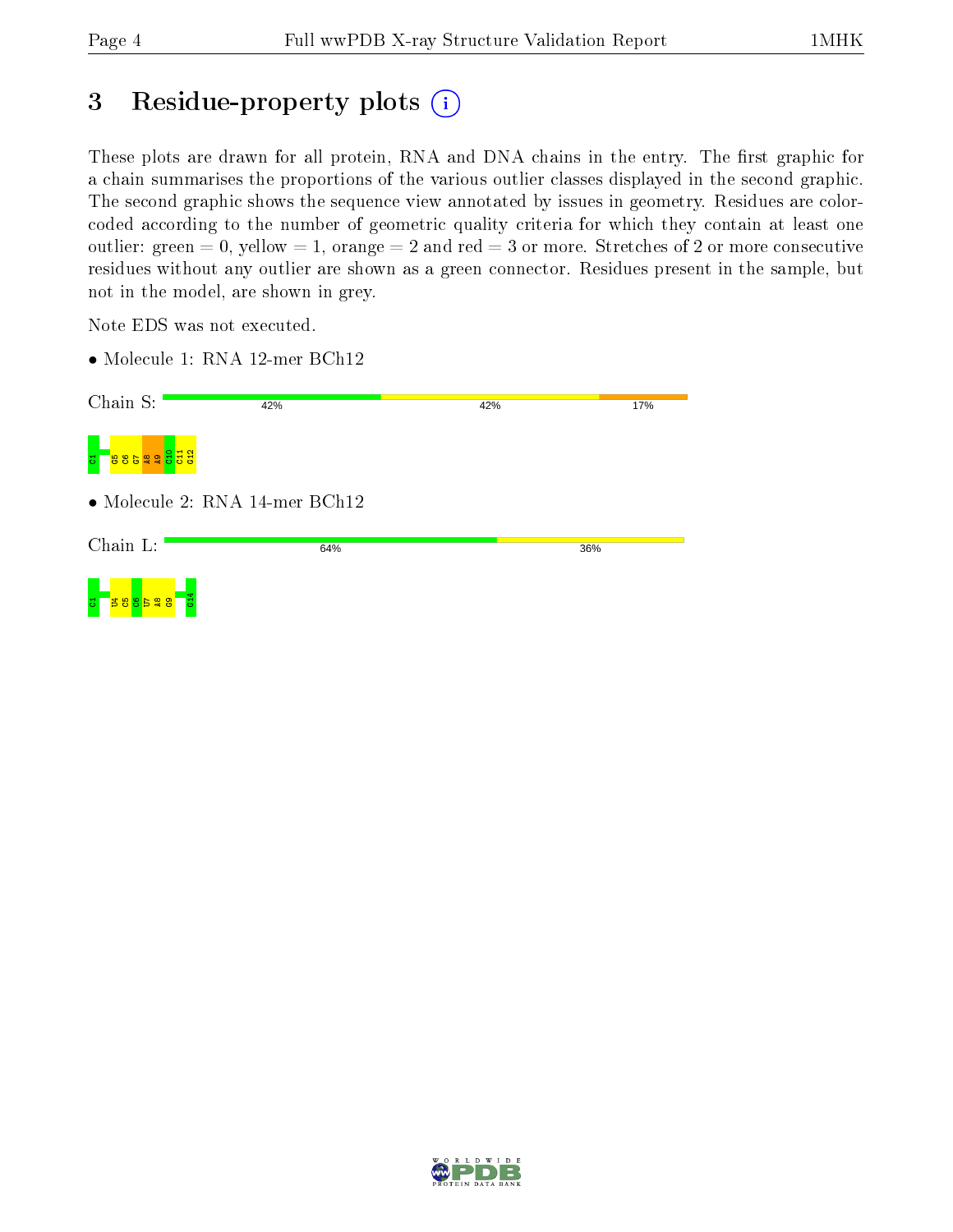# 4 Data and refinement statistics  $(i)$

Xtriage (Phenix) and EDS were not executed - this section is therefore incomplete.

| Property                               | Value                                                       | Source    |  |
|----------------------------------------|-------------------------------------------------------------|-----------|--|
| Space group                            | C121                                                        | Depositor |  |
| Cell constants                         | $30.17\text{\AA}$<br>$50.93\text{\AA}$<br>$62.51\text{\AA}$ | Depositor |  |
| a, b, c, $\alpha$ , $\beta$ , $\gamma$ | $90.00^\circ$<br>$98.76^\circ$<br>$90.00^\circ$             |           |  |
| Resolution $(A)$                       | 2.50<br>15.00                                               | Depositor |  |
| % Data completeness                    | $93.6$ $(15.00-2.50)$                                       | Depositor |  |
| (in resolution range)                  |                                                             |           |  |
| $\mathrm{R}_{merge}$                   | (Not available)                                             | Depositor |  |
| $\mathrm{R}_{sym}$                     | 0.13                                                        | Depositor |  |
| Refinement program                     | <b>CNS</b>                                                  | Depositor |  |
| $R, R_{free}$                          | 0.239<br>0.270<br>$\ddot{\phantom{a}}$                      | Depositor |  |
| Estimated twinning fraction            | No twinning to report.                                      | Xtriage   |  |
| Total number of atoms                  | 570                                                         | wwPDB-VP  |  |
| Average B, all atoms $(A^2)$           | 55.0                                                        | wwPDB-VP  |  |

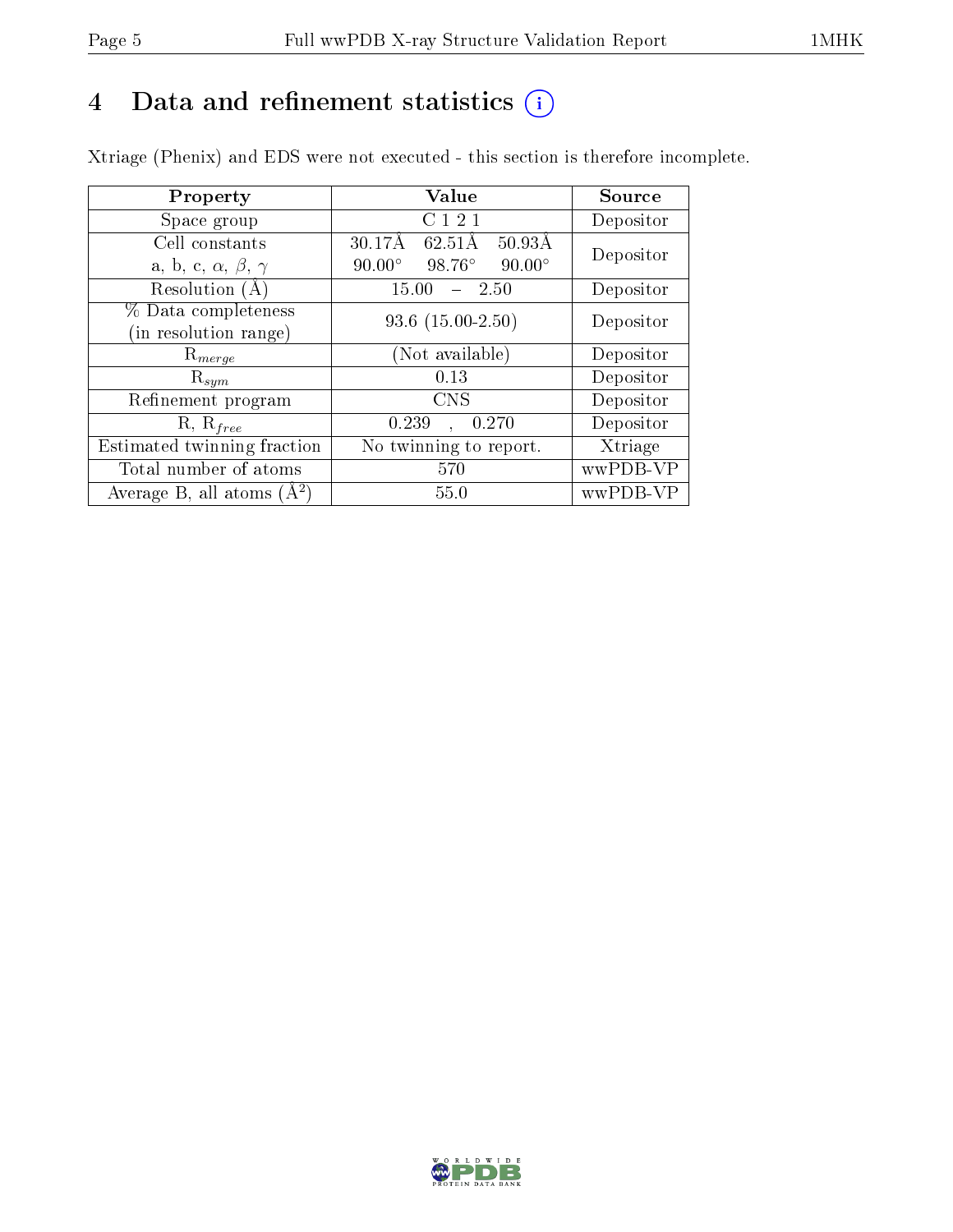# 5 Model quality  $(i)$

### 5.1 Standard geometry  $(i)$

Bond lengths and bond angles in the following residue types are not validated in this section: BR

The Z score for a bond length (or angle) is the number of standard deviations the observed value is removed from the expected value. A bond length (or angle) with  $|Z| > 5$  is considered an outlier worth inspection. RMSZ is the root-mean-square of all Z scores of the bond lengths (or angles).

| Mol | Chain |      | <b>Bond lengths</b> | Bond angles |             |  |
|-----|-------|------|---------------------|-------------|-------------|--|
|     |       | RMSZ | $\# Z  > 5$         | RMSZ        | $\# Z  > 5$ |  |
|     |       | 0.48 | 0/281               | 0.78        | 0/436       |  |
| 9   |       | 0.49 | 0/330               | 0.71        | 0/513       |  |
| ΔH  | A 11  | 0.48 | 0/611               | 0.74        | 949         |  |

There are no bond length outliers.

There are no bond angle outliers.

There are no chirality outliers.

There are no planarity outliers.

#### $5.2$  Too-close contacts  $(i)$

In the following table, the Non-H and H(model) columns list the number of non-hydrogen atoms and hydrogen atoms in the chain respectively. The H(added) column lists the number of hydrogen atoms added and optimized by MolProbity. The Clashes column lists the number of clashes within the asymmetric unit, whereas Symm-Clashes lists symmetry related clashes.

|  |     |     | Mol   Chain   Non-H   H(model)   H(added)   Clashes   Symm-Clashes |
|--|-----|-----|--------------------------------------------------------------------|
|  | 252 | 133 |                                                                    |
|  | 296 | 152 |                                                                    |
|  |     |     |                                                                    |
|  |     |     |                                                                    |
|  |     |     |                                                                    |
|  |     | 285 |                                                                    |

The all-atom clashscore is defined as the number of clashes found per 1000 atoms (including hydrogen atoms). The all-atom clashscore for this structure is 13.

All (11) close contacts within the same asymmetric unit are listed below, sorted by their clash magnitude.

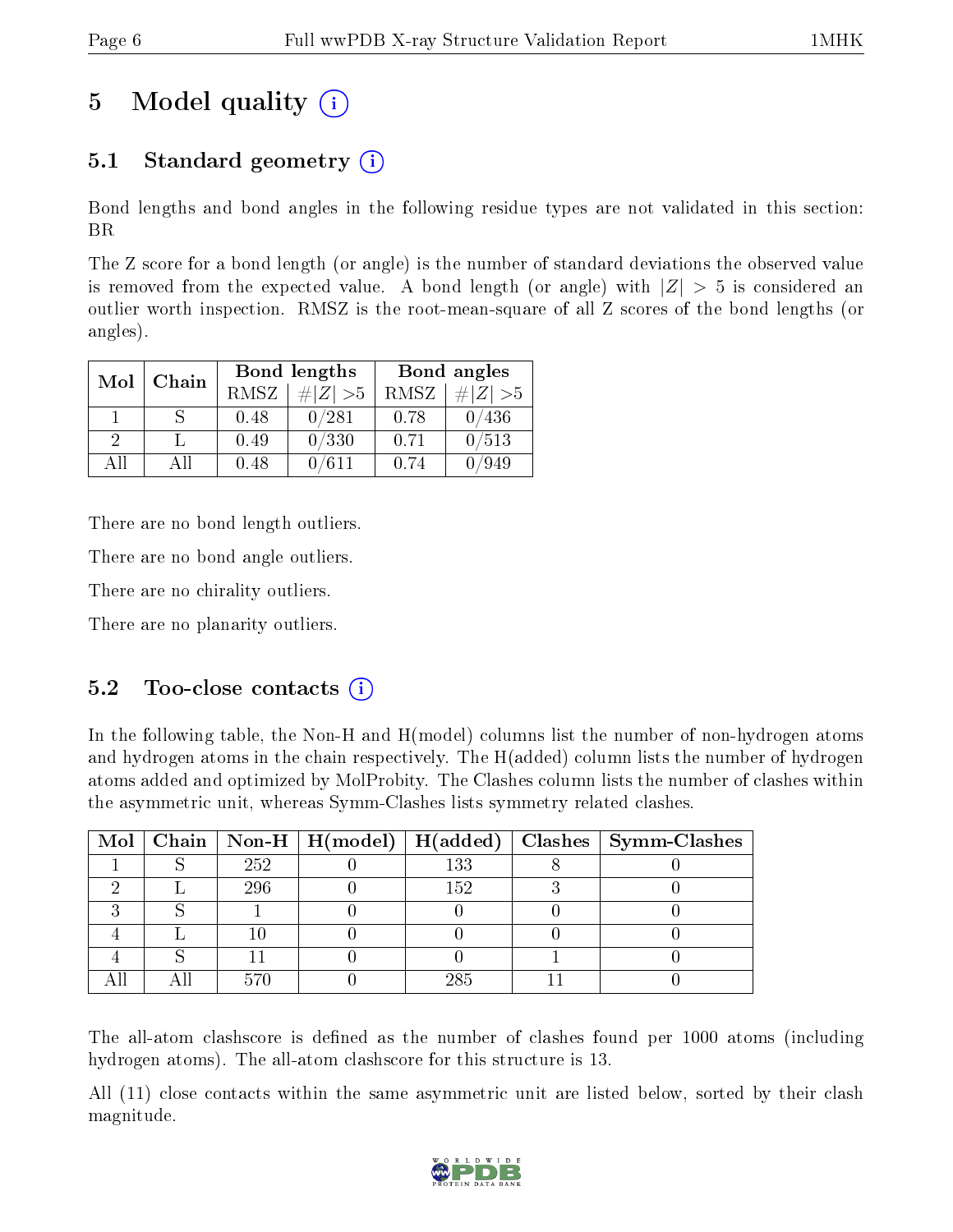| $Atom-1$         | Atom-2          | Interatomic<br>distance $(A)$ | Clash<br>overlap $(A)$ |
|------------------|-----------------|-------------------------------|------------------------|
| 1: S: 8: A: O2'  | 1: S:9:A:H8     | 1.66                          | 0.78                   |
| 1: S: 8: A: O2'  | 1: S: 9: A: OP2 | 2.16                          | 0.62                   |
| 1: S: 8: A: O2'  | 1: S: 9: A: C8  | 2.53                          | 0.60                   |
| 1: S: 8: A: H1'  | 1: S:9:A:CS     | 2.38                          | 0.59                   |
| 1: S: 8: A: O2'  | 1: S:9:A:P      | 2.62                          | 0.57                   |
| 2: L: 8: A: H2'  | 2: L: 9: G: O4' | 2.06                          | 0.54                   |
| 1: S: 8: A: HO2' | 1: S:9:A:P      | 2.32                          | 0.52                   |
| 1: S: 5: G:H5"   | 4: S: 22: HOH:O | 2.12                          | 0.48                   |
| 2:L:4:U:H2'      | 2: L: 5: C: C6  | 2.53                          | 0.44                   |
| 2: L: 7: U: O2'  | 2: L: 8: A: H5' | 2.18                          | 0.44                   |
| 1: S: 6: C:H2'   | 1: S: 7: G: O4' | 2.21                          | 0.40                   |

There are no symmetry-related clashes.

### 5.3 Torsion angles (i)

#### 5.3.1 Protein backbone (i)

There are no protein molecules in this entry.

#### 5.3.2 Protein sidechains (i)

There are no protein molecules in this entry.

#### 5.3.3 RNA (i)

| Mol | Chain | Analysed       | <b>Backbone Outliers   Pucker Outliers</b> |  |
|-----|-------|----------------|--------------------------------------------|--|
|     |       | $11/12$ (91\%) | $(27\%$                                    |  |
|     |       | $13/14(92\%)$  |                                            |  |
|     |       | $24/26$ (92\%) | $^{\prime}12\%$ .                          |  |

All (3) RNA backbone outliers are listed below:

| Mol | Chain | Res | ype |
|-----|-------|-----|-----|
|     |       |     |     |
|     |       |     |     |
|     |       |     |     |

All (2) RNA pucker outliers are listed below:

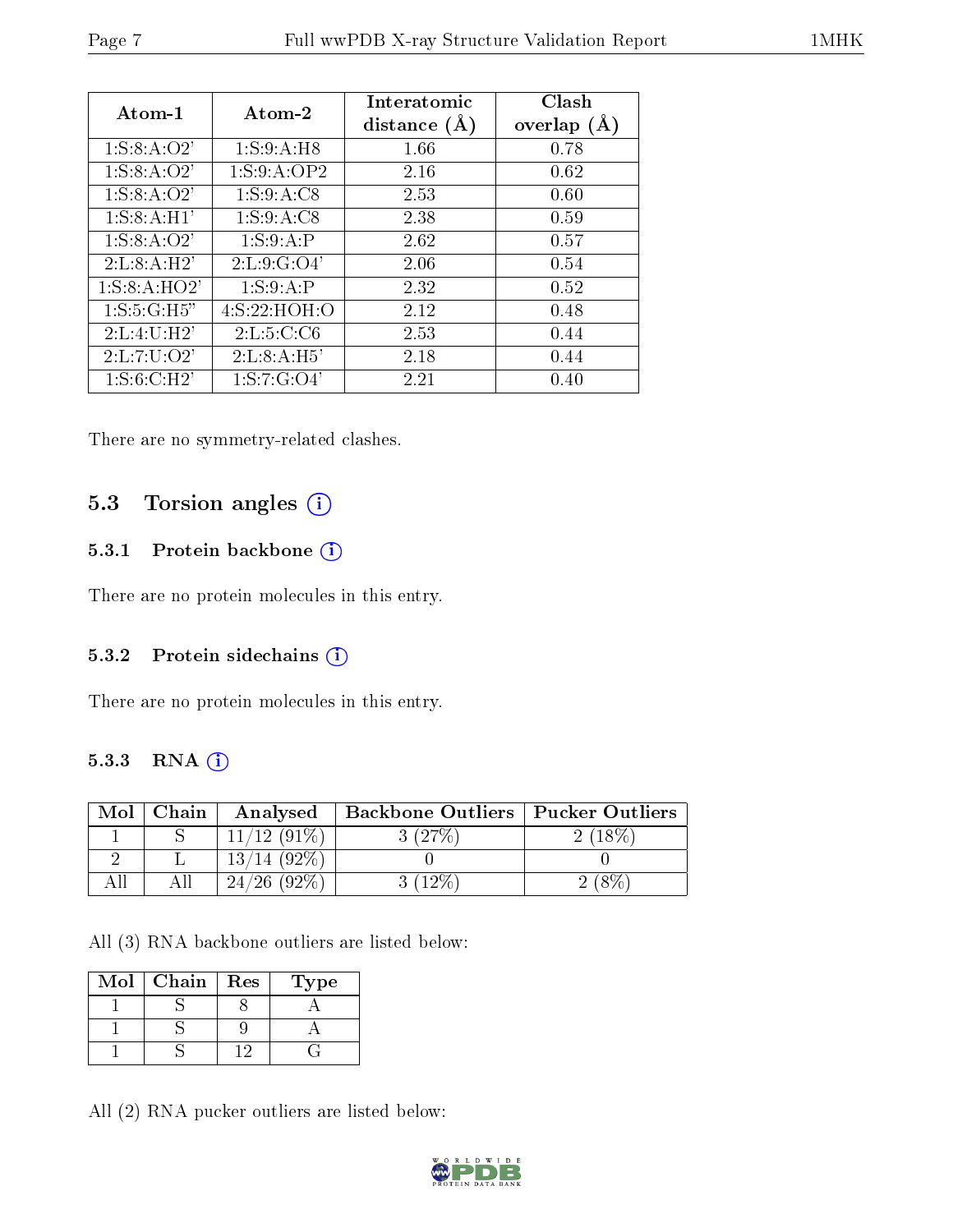| Mol | Chain | $\operatorname{Res}$ | Type |
|-----|-------|----------------------|------|
|     |       |                      |      |
|     |       |                      |      |

#### 5.4 Non-standard residues in protein, DNA, RNA chains (i)

There are no non-standard protein/DNA/RNA residues in this entry.

#### 5.5 Carbohydrates  $(i)$

There are no carbohydrates in this entry.

### 5.6 Ligand geometry (i)

Of 1 ligands modelled in this entry, 1 is monoatomic - leaving 0 for Mogul analysis.

There are no bond length outliers.

There are no bond angle outliers.

There are no chirality outliers.

There are no torsion outliers.

There are no ring outliers.

No monomer is involved in short contacts.

#### 5.7 [O](https://www.wwpdb.org/validation/2017/XrayValidationReportHelp#nonstandard_residues_and_ligands)ther polymers (i)

There are no such residues in this entry.

### 5.8 Polymer linkage issues (i)

There are no chain breaks in this entry.